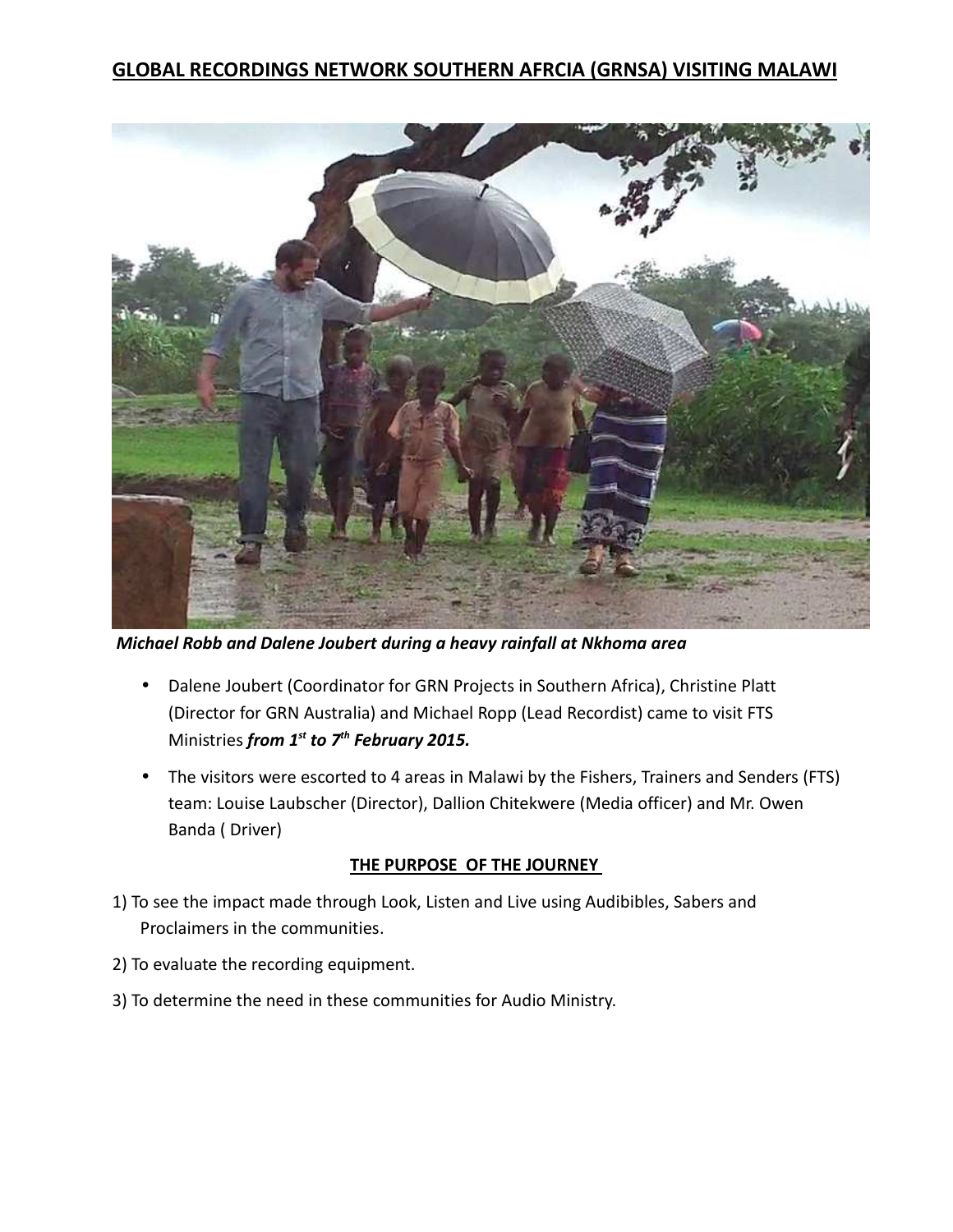### **AREAS VISITED**

 (1) **NKHOTAKOTA**: In this area there are 11 groups (8 Kid clubs and 3 Adult Bible study) and we took our visitors to 2 kids clubs where over 50 children at the  $1<sup>st</sup>$  and 20 children at the  $2<sup>nd</sup>$ Kid club are attending and 1 adult Bible study group where over 15 people gathered.

 (2) **SALIMA:** This was the second area to visit. Out of 9 groups (5 kid's groups and 4 adult groups) we managed to visit 1 adult Bible study group and 3 children clubs. Although it was school time but an estimated 250 children attended.

 (3) The third place was Nkhoma, where there are 31 groups (22 kid's clubs and Sunday school and 9 Bible studies). We were able to show the visitors 3 groups: 1 kids club and 2 Bible study groups.

 (4) The fourth and last place was Chilenje. There are 49 groups (32 kid's clubs and Sunday school and 17 Adult Bible study groups), but we were successful to show our visitors 2 groups: 1 kid club and 1 Bible study group. In this Bible study group their over 41 people mostly elderly people. The Kid club has about 120 kids.



**Christine Platt & a FTS Field worker during a heavy rainfall in Nkhoma area**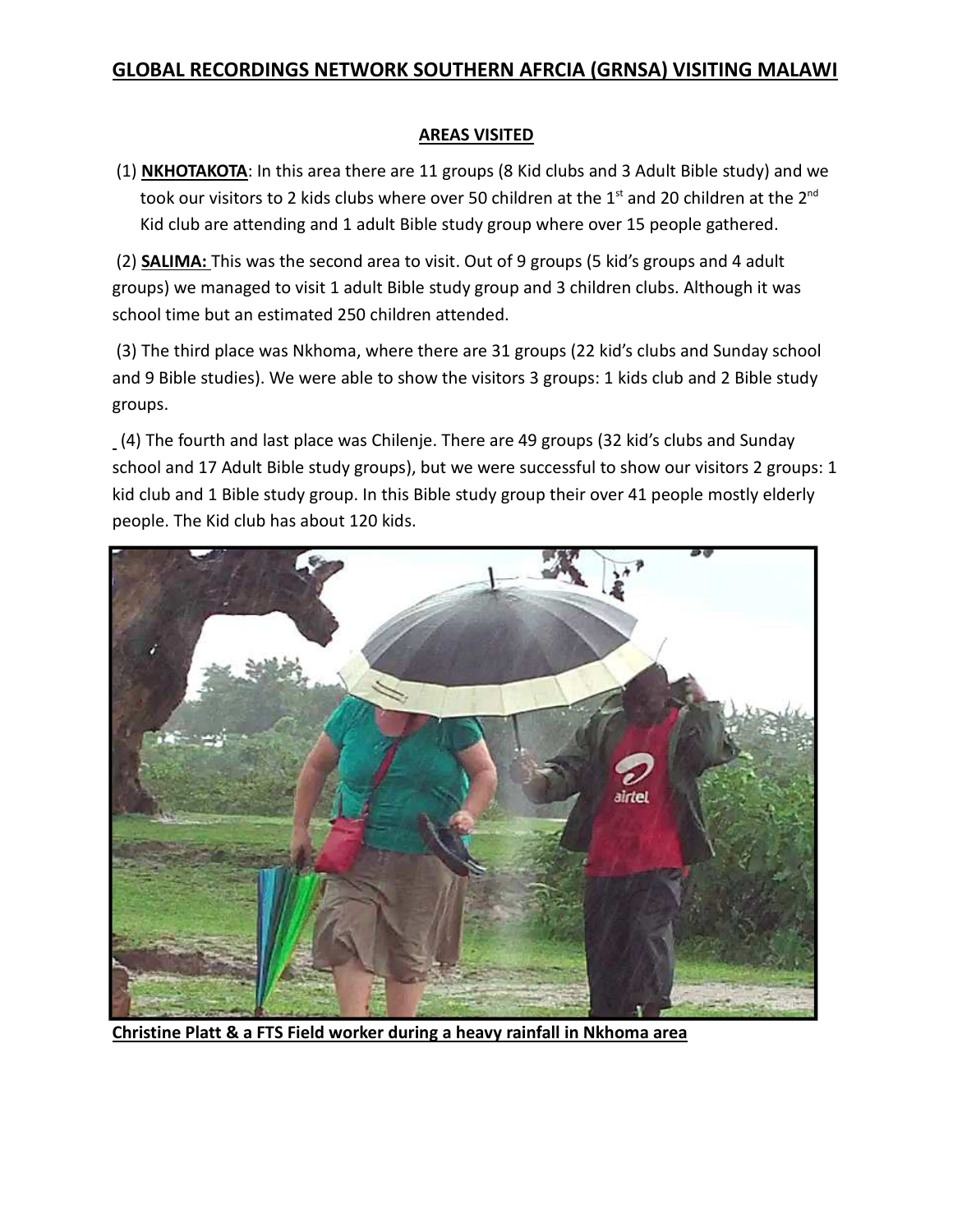#### **POSITIVE:**

- $\triangleright$  Teachers / facilitators who were trained by F.T.S in children ministry were busy teaching in all the places where we visited.
- $\triangleright$  In adult Bible study groups, the people who undergo discipleship training which F.T.S is providing to see them leading these groups was also one of the strength to us.



 Apart from picture books and audibibles which kid's clubs receive F.T.S Ministries is also providing Children Bibles. This helps some of the children (who attend school) to read the Bible stories even when there at home.

#### **STATISTICS OF MATERIALS IN THESE AREAS**

| <b>AREA</b>                  | <b>SABER</b> |    | AUDIBIBLE   PROCLAIMER   TALKING BIBLE   TOTALS |           |               |
|------------------------------|--------------|----|-------------------------------------------------|-----------|---------------|
| <b>NKHOTAKOTA</b>            |              |    |                                                 | 14        |               |
| <b>SALIMA</b>                |              |    |                                                 | 14        | $\frac{1}{2}$ |
| <b>NKHOMA &amp; CHILENJE</b> |              | 20 |                                                 | 23        |               |
| <b>TOTAL:</b>                |              |    |                                                 | <u>51</u> | G             |

*, then, to all peoples everywhere and make them my disciples" Matt 28:19* 





**We thank God for enabling us to travel with our 3 visitors to these areas and therefore giving them the opportunity to see firsthand the achievements, but also the challenges.** 

*o*